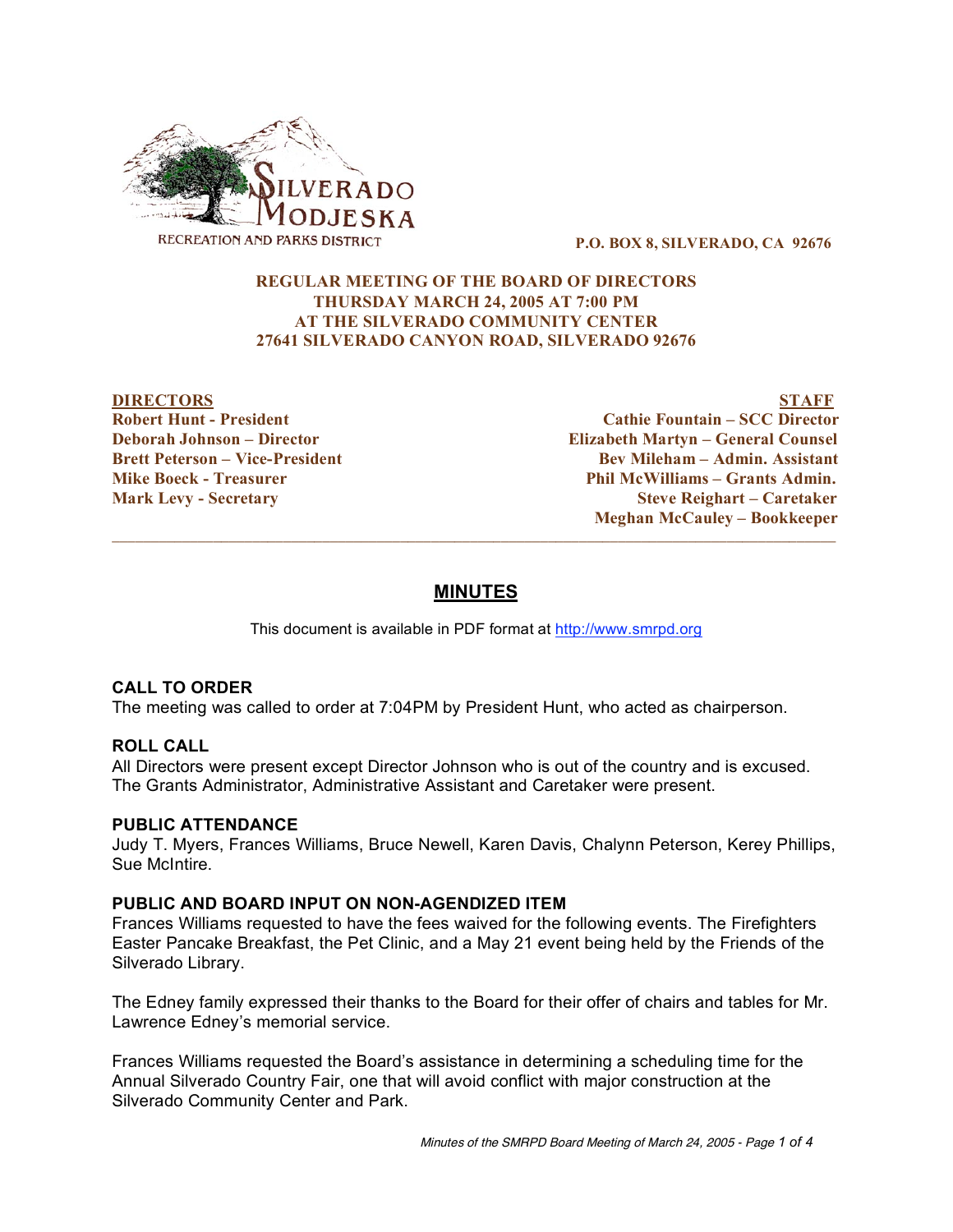Frances Williams passed out the March Schedule Calendar for Silverado and Modjeska centers. She installed a new answering machine at the Silverado Community Center. She will be working with Steve Reighart, the new Caretaker, and mentioned how very pleased she is with his work.

Ginny McVickar is donating a plant to the Silverado Community Center.

Director Boeck noted the Minutes were incorrectly dated.

Director Peterson distributed the Safety Reports that are to be sent by the Admin. Assistant to CAPRI.

**1st ACTION:** Director Peterson made a motion to approve the Consent Calendar and the Minutes of March 10, 2005. Director Boeck seconded. Unanimously approved

# **TREASURER'S REPORT**

**2nd ACTION:** Director Boeck made a motion to approve payment of transmittal 03- 05C for \$100.00 for Directors compensation for the Regular Meeting of March 10, 2005 to : Director Boeck \$50.00 Director Levy \$50.00

Director Peterson seconded the motion. Unanimously approved

**3rd ACTION:** Director Boeck made a motion to approve payment of transmittal 03- 05D for \$ 9,278.48 total to: Katzmaier Newell Kehr \$6,730.90 Inv # 107103-6699 (ARCHITECT) So. Cal. Edison \$402.58 Inv dated 3/12/05 K.J. Snyder  $$505.00$  Inv # 4468, #4495 Canyon Septic \$960.00 Inv # 100227, Annual fee for Modjeska toilet rental Phil McWilliams \$680.00 Inv. 2/1/050-02/28/05 (GRANTS ADMIN.) Director Peterson seconded the motion. Unanimously approved.

# **SILVERADO CHILDREN'S CENTER**

Director Hunt distributed a summary report to the Board. In it was the financial status of the Children"s Center. It predicted a cash shortfall of either \$2,461 or \$1,508. depending on whether the full amount of tuition is collected. The biggest expense is two months of accumulated worker's comp insurance premiums, at \$4,100. In the summary Director Hunt had some suggestions to reduce the cost of running the Children's Center.

Cathie Fountain, the Children's Center Director, went to the worker's compensation insurance carrier's office in Santa Ana, and there she reached an agreement that the correct category for employees at the Center is as school workers/teachers. The rate will thus drop from over \$14 per \$100 in salary to \$4.71 per \$100, effective immediately. Some portion of the \$20,000 in overpayment for the past 15 months will be refunded.

Director Hunt says this will help immensely, but that the future of the center will still require extra income, and a lot of help, support, and work on the parents' part.

Several parents attended the meeting and offered the following comments: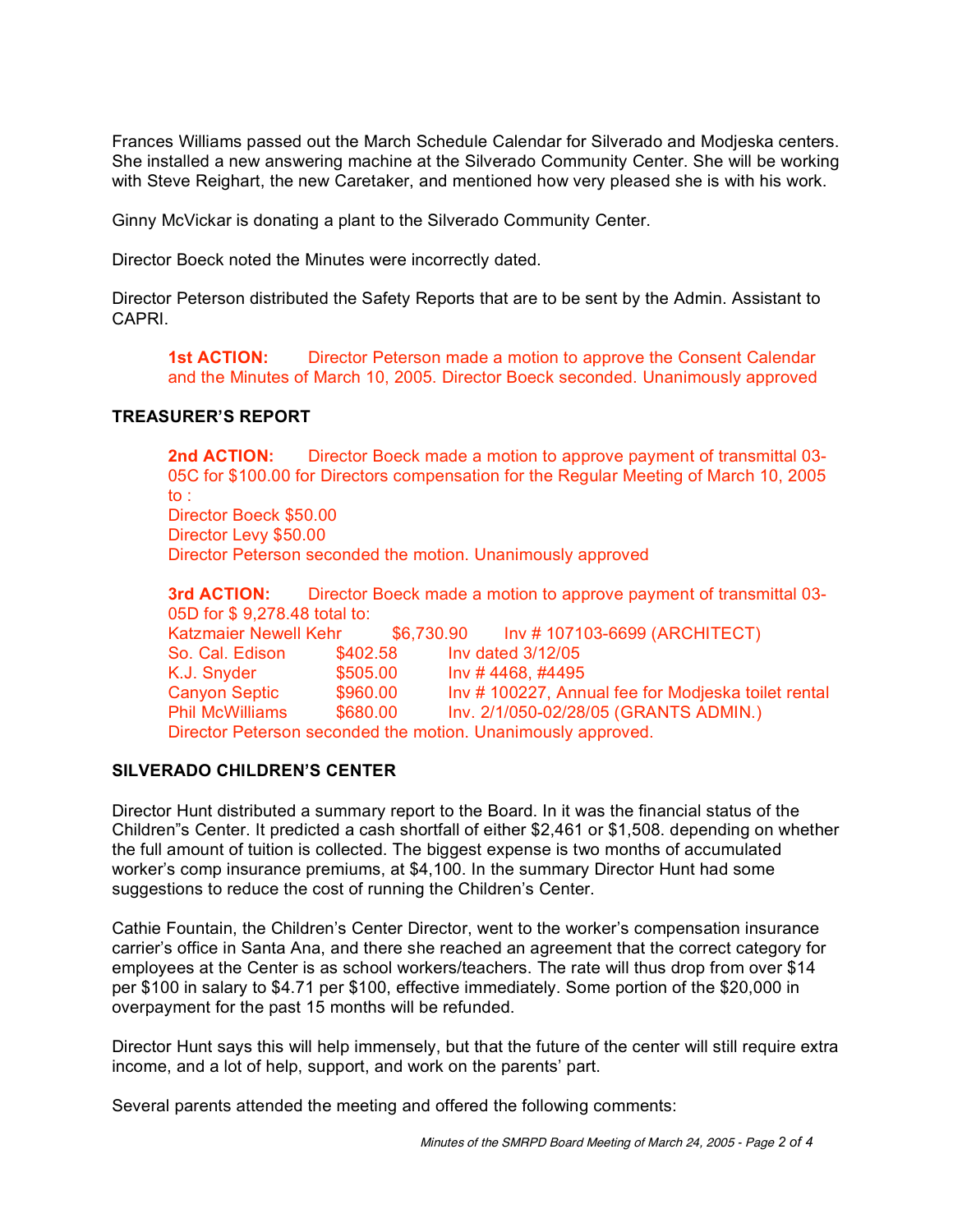- They would like to have a working relationship with the Board.
- A golf tournament is being planned to raise money for the Center.
- Activate the contractual obligation of parents to donate work time each month or pay cash in lieu of that work.
- A survey may be sent to the parents to get their consensus.
- It was suggested that a new sign might help in advertising the center, and that working on the curb appeal may attract clients.
- A co-op with the school was suggested, to allow the center to go down in size by serving the immediate local community only. *(Note: This could not be done as long as the HCD contract is in effect.)*

The Board will discuss and make a decision about continued operation at the first Board meeting in April. A more accurate cash-flow spreadsheet will be presented.

# **GRANTS ADMINISTRATORS REPORT**

Director Hunt will send a letter to Home Depot to add Steve Reighart to the District's charge account there in place of the previous caretaker. Grants Administrator Phil McWilliams reported that Steve is doing an exemplary job.

There has been a small earth-slide off the Holtz Ranch property that deposited mud behind and against the caretaker's residence during the heavy rains. It was decided that the adjoining land owner should be contacted about this.

The water heater needs repair.

The Caretaker was asked to bring Safety and Maintenance Reports with him to future meetings.

## **GRANTS ADMINISTRATORS REPORT**

Phil McWilliams talked about the meeting he had with residents to solicit input on the renovation projects that may need to be scaled down to stay within budget. Directors Peterson and Levy will review all inputs and the final project outline to present to the Board for action at the April 14, 2005 Board Meeting.

Architect Bruce Newell brought some figures to discuss and talked a little bit about the project. He suggested doing the renovations in stages. It was mentioned that additional grant money is a possibility.

**4th ACTION:** Director Peterson made a motion to approve additional asbestos testing in community centers in an amount not to exceed \$500.00. Director Boeck seconded. Unanimously approved.